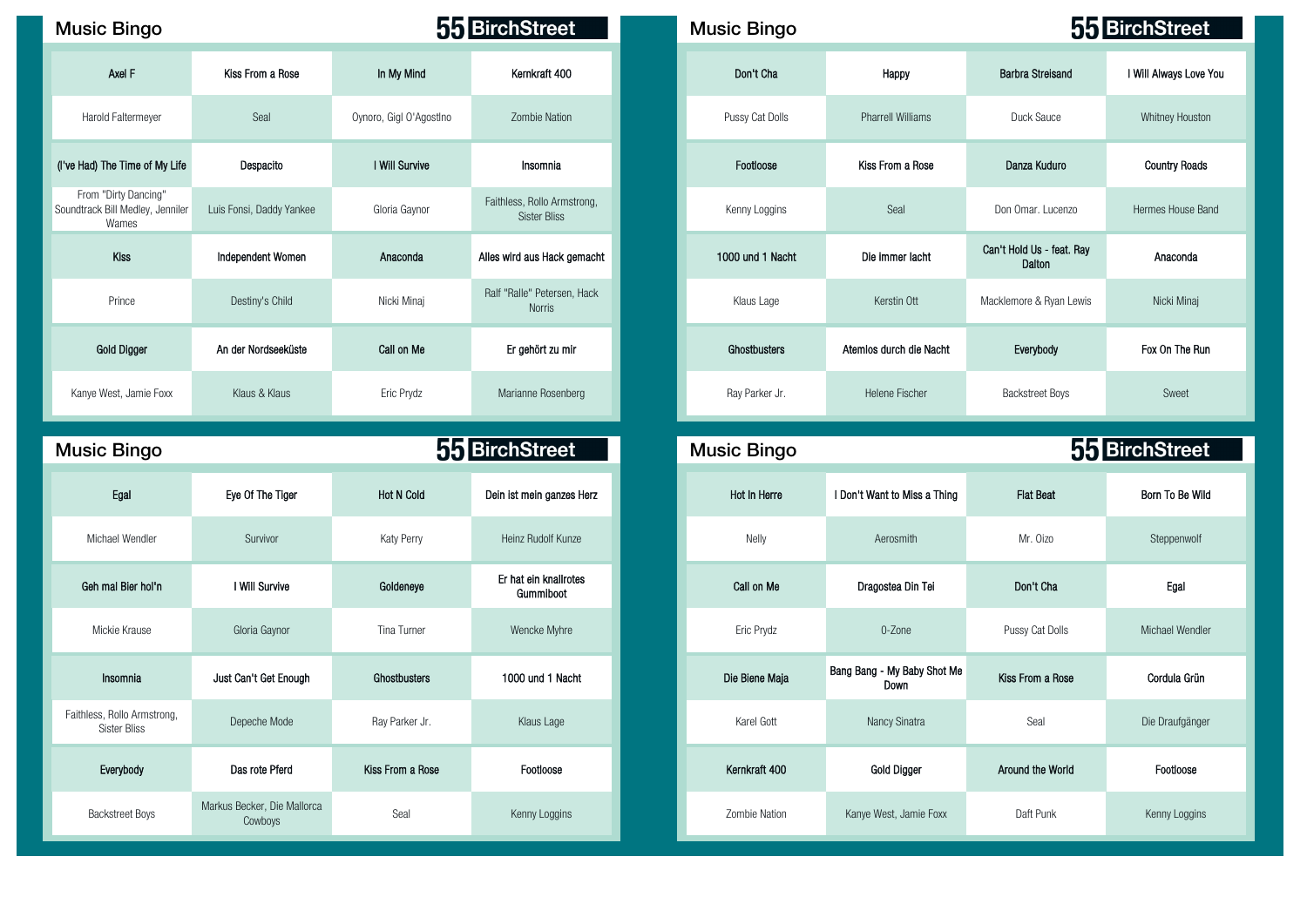| <b>Music Bingo</b>           |                                                                   |                                     | 55 BirchStreet                      | <b>Music Bingo</b> |                 |                        | 55 BirchStreet                    |
|------------------------------|-------------------------------------------------------------------|-------------------------------------|-------------------------------------|--------------------|-----------------|------------------------|-----------------------------------|
| I Don't Want to Miss a Thing | Firework                                                          | Dein ist mein ganzes Herz           | Can't Hold Us - feat. Ray<br>Dalton | Herzbeben          | Ghostbusters    | <b>Black or White</b>  | Ich bin wie du                    |
| Aerosmith                    | Katy Perry                                                        | Heinz Rudolf Kunze                  | Macklemore & Ryan Lewis             | Helene Fischer     | Ray Parker Jr.  | Michael Jackson        | Marianne Rosenberg                |
| <b>Flat Beat</b>             | (I've Had) The Time of My Life                                    | Bang Bang - My Baby Shot Me<br>Down | Axel F                              | Egoist             | Cotton Eye Joe  | I Gotta Feeling        | Ein bisschen Spaß muss            |
| Mr. Oizo                     | From "Dirty Dancing"<br>Soundtrack Bill Medley, Jenniler<br>Wames | Nancy Sinatra                       | Harold Faltermeyer                  | Falco              | Rednex          | <b>Black Eyed Peas</b> | Roberto Blanco                    |
| Ab in den Süden              | Ein bisschen Spaß muss sein                                       | <b>Black or White</b>               | <b>Freed From Desire</b>            | Con Calma          | Ab in den Süden | Dragostea Din Tei      | Hey, wir wollen die Eisb<br>seh n |
| Buddy                        | Roberto Blanco                                                    | Michael Jackson                     | Gala                                | Daddy Yankee, Snow | Buddy           | 0-Zone                 | XXL Apres-Ski                     |
| Alane - Radio Version        | Angel                                                             | <b>Hot N Cold</b>                   | Blue (Oa Ba Oee)                    | Freunde            | I'm Kissing You | Fox On The Run         | Cowboy und Indianer               |
| Wes                          | Sarah McLachlan                                                   | Katy Perry                          | OJ Ponte Ice Pop Radio Eiflel 65    | Pur                | Des'ree         | Sweet                  | Olaf Henning                      |

| <b>Music Bingo</b>           |                         |                                                    | 55 BirchStreet            | <b>Music Bingo</b>    |                                  |                                     | 55 BirchStreet          |
|------------------------------|-------------------------|----------------------------------------------------|---------------------------|-----------------------|----------------------------------|-------------------------------------|-------------------------|
| <b>Gold Digger</b>           | <b>Kiss</b>             | Ice Ice Baby                                       | Ab in den Süden           | Fox On The Run        | Danza Kuduro                     | Despacito                           | I Gotta Feeling         |
| Kanye West, Jamie Foxx       | Prince                  | Vanilla Ice                                        | Buddy                     | Sweet                 | Don Omar, Lucenzo                | Luis Fonsi, Daddy Yankee            | <b>Black Eyed Peas</b>  |
| Ein bisschen Spaß muss sein  | In My Mind              | Insomnia                                           | Boom, Boom, Boom, Boom!!  | Footloose             | Around the World                 | Can't Hold Us - feat. Ray<br>Dalton | <b>Barbra Streisano</b> |
| Roberto Blanco               | Oynoro, Gigl O'AgostIno | Faithless, Rollo Armstrong,<br><b>Sister Bliss</b> | Vengaboys                 | Kenny Loggins         | Daft Punk                        | Macklemore & Ryan Lewis             | Duck Sauce              |
| I Don't Want to Miss a Thing | Dragostea Din Tei       | Blue (Oa Ba Oee)                                   | Angel                     | Just Can't Get Enough | Blue (Oa Ba Oee)                 | <b>Hey Baby</b>                     | Gold Digger             |
| Aerosmith                    | 0-Zone                  | OJ Ponte Ice Pop Radio Eiflel 65                   | Sarah McLachlan           | Depeche Mode          | OJ Ponte Ice Pop Radio Eiflel 65 | DJ Ötzi                             | Kanye West, Jamie I     |
| Gangnam Style                | 1000 und 1 Nacht        | Headsprung                                         | Dein ist mein ganzes Herz | I Have Nothing        | Dragostea Din Tei                | Die immer lacht                     | Could You Be Lov        |
| PSY                          | Klaus Lage              | LL Cool J                                          | Heinz Rudolf Kunze        | Whitney Houston       | 0-Zone                           | Kerstin Ott                         | <b>Bob Marley</b>       |

| sic Bingo            |                                                                   |                                            | 55 BirchStreet                      | <b>Music Bingo</b> |                 | 55 BirchStreet        |                                      |  |  |
|----------------------|-------------------------------------------------------------------|--------------------------------------------|-------------------------------------|--------------------|-----------------|-----------------------|--------------------------------------|--|--|
| Want to Miss a Thing | Firework                                                          | Dein ist mein ganzes Herz                  | Can't Hold Us - feat. Ray<br>Dalton | Herzbeben          | Ghostbusters    | <b>Black or White</b> | Ich bin wie du                       |  |  |
| Aerosmith            | Katy Perry                                                        | Heinz Rudolf Kunze                         | Macklemore & Ryan Lewis             | Helene Fischer     | Ray Parker Jr.  | Michael Jackson       | Marianne Rosenberg                   |  |  |
| <b>Flat Beat</b>     | (I've Had) The Time of My Life                                    | Bang Bang - My Baby Shot Me<br><b>Down</b> | Axel F                              | Egoist             | Cotton Eye Joe  | I Gotta Feeling       | Ein bisschen Spaß muss sein          |  |  |
| Mr. Oizo             | From "Dirty Dancing"<br>Soundtrack Bill Medley, Jenniler<br>Wames | Nancy Sinatra                              | Harold Faltermeyer                  | Falco              | Rednex          | Black Eyed Peas       | Roberto Blanco                       |  |  |
| Ab in den Süden      | Ein bisschen Spaß muss sein                                       | <b>Black or White</b>                      | <b>Freed From Desire</b>            | Con Calma          | Ab in den Süden | Dragostea Din Tei     | Hey, wir wollen die Eisbärn<br>seh'n |  |  |
| Buddy                | Roberto Blanco                                                    | Michael Jackson                            | Gala                                | Daddy Yankee, Snow | Buddy           | 0-Zone                | XXL Apres-Ski                        |  |  |
| ane - Radio Version  | Angel                                                             | <b>Hot N Cold</b>                          | Blue (Oa Ba Oee)                    | Freunde            | I'm Kissing You | Fox On The Run        | Cowboy und Indianer                  |  |  |
| Wes                  | Sarah McLachlan                                                   | Katy Perry                                 | OJ Ponte Ice Pop Radio Eiflel 65    | Pur                | Des'ree         | Sweet                 | Olaf Henning                         |  |  |

| ic Bingo             |                         |                                                    | 55 BirchStreet            | <b>Music Bingo</b>    |                                  |                                     | 55 BirchStreet         |
|----------------------|-------------------------|----------------------------------------------------|---------------------------|-----------------------|----------------------------------|-------------------------------------|------------------------|
| <b>Gold Digger</b>   | Kiss                    | Ice Ice Baby                                       | Ab in den Süden           | Fox On The Run        | Danza Kuduro                     | Despacito                           | I Gotta Feeling        |
| e West, Jamie Foxx   | Prince                  | Vanilla Ice                                        | Buddy                     | Sweet                 | Don Omar. Lucenzo                | Luis Fonsi, Daddy Yankee            | <b>Black Eyed Peas</b> |
| schen Spaß muss sein | In My Mind              | Insomnia                                           | Boom, Boom, Boom, Boom!!  | Footloose             | Around the World                 | Can't Hold Us - feat. Ray<br>Dalton | Barbra Streisand       |
| Roberto Blanco       | Oynoro, Gigl O'Agostino | Faithless, Rollo Armstrong,<br><b>Sister Bliss</b> | Vengaboys                 | Kenny Loggins         | Daft Punk                        | Macklemore & Ryan Lewis             | Duck Sauce             |
| Want to Miss a Thing | Dragostea Din Tei       | Blue (Oa Ba Oee)                                   | Angel                     | Just Can't Get Enough | Blue (Oa Ba Oee)                 | <b>Hey Baby</b>                     | Gold Digger            |
| Aerosmith            | 0-Zone                  | OJ Ponte Ice Pop Radio Eiflel 65                   | Sarah McLachlan           | Depeche Mode          | OJ Ponte Ice Pop Radio Eiflel 65 | DJ Ötzi                             | Kanye West, Jamie Foxx |
| Gangnam Style        | 1000 und 1 Nacht        | Headsprung                                         | Dein ist mein ganzes Herz | I Have Nothing        | Dragostea Din Tei                | Die immer lacht                     | Could You Be Loved     |
| PSY                  | Klaus Lage              | LL Cool J                                          | Heinz Rudolf Kunze        | Whitney Houston       | 0-Zone                           | Kerstin Ott                         | <b>Bob Marley</b>      |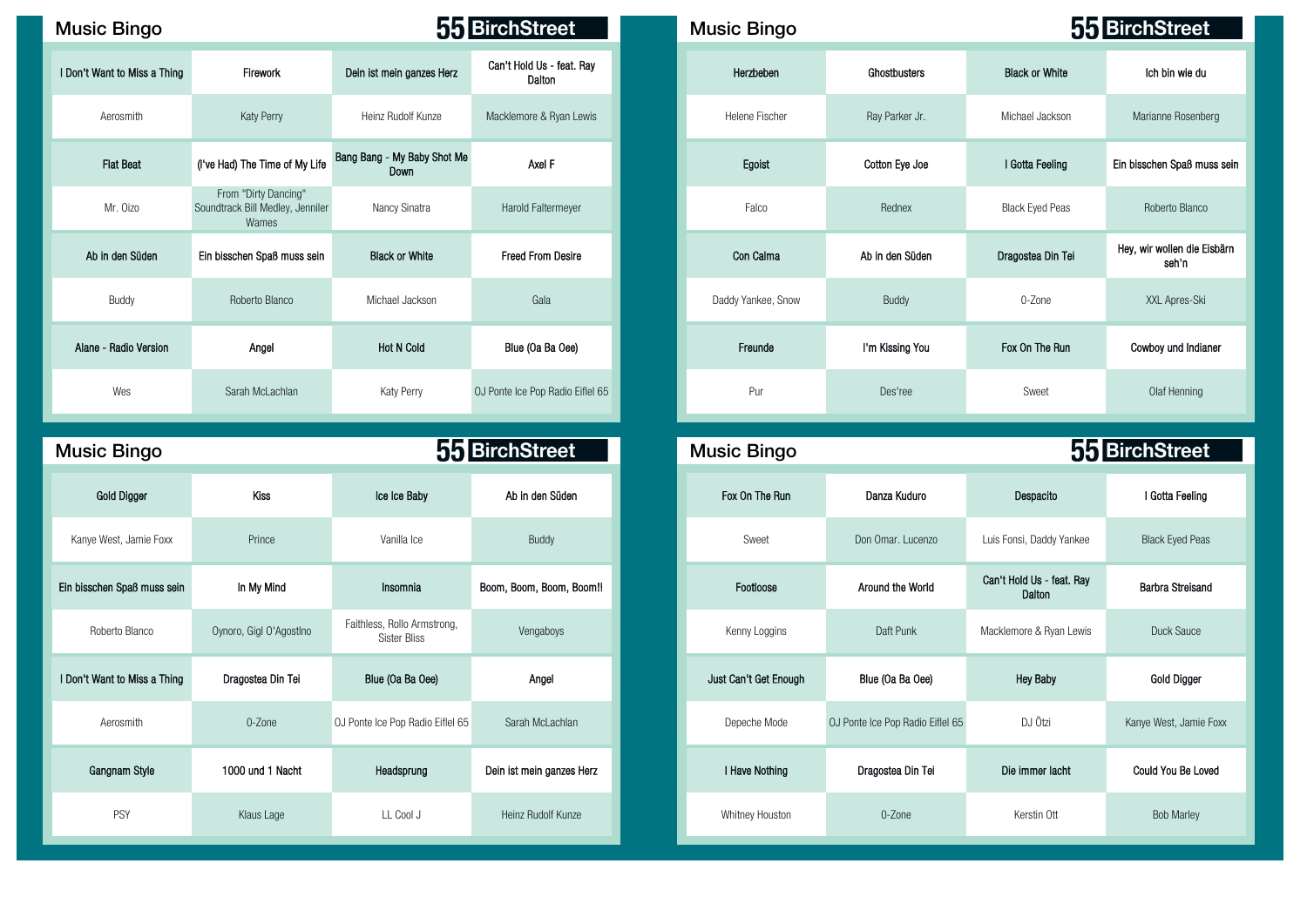| <b>Music Bingo</b>        |                                                     |                                                    | 55 BirchStreet          | <b>Music Bingo</b>     |                                              |
|---------------------------|-----------------------------------------------------|----------------------------------------------------|-------------------------|------------------------|----------------------------------------------|
| Dein ist mein ganzes Herz | Boom Boom Guetta                                    | Die immer lacht                                    | Atemios durch die Nacht | I Gotta Feeling        | Alles wird aus Hack gemach                   |
| Heinz Rudolf Kunze        | David Guetta's Electro Hop<br>Remix Black Eyed Peas | Kerstin Ott                                        | Helene Fischer          | <b>Black Eyed Peas</b> | Ralf "Ralle" Petersen, Hack<br><b>Norris</b> |
| <b>Hot Stuff</b>          | Er gehört zu mir                                    | Beat It                                            | <b>Brother Louie</b>    | Cotton Eye Joe         | Footloose                                    |
| Donna Summer              | Marianne Rosenberg                                  | Michael Jackson                                    | Modern Talking          | Rednex                 | Kenny Loggins                                |
| Headsprung                | An der Nordseeküste                                 | Insomnia                                           | Kiss From a Rose        | Anita                  | In My Mind                                   |
| LL Cool J                 | Klaus & Klaus                                       | Faithless, Rollo Armstrong,<br><b>Sister Bliss</b> | Seal                    | Costa Cordalis         | Oynoro, Gigl O'Agostino                      |
| Don't Stop Me Now         | <b>Black or White</b>                               | Hey, wir wollen die Eisbärn<br>seh'n               | I Will Always Love You  | Dragostea Din Tei      | <b>Barbra Streisand</b>                      |
| Queen                     | Michael Jackson                                     | XXL Apres-Ski                                      | Whitney Houston         | $0 - Z$ one            | Duck Sauce                                   |

| <b>Music Bingo</b>                        |                        |                         | 55 BirchStreet    | <b>Music Bingo</b> |                       |                                           | 55 BirchStreet          |
|-------------------------------------------|------------------------|-------------------------|-------------------|--------------------|-----------------------|-------------------------------------------|-------------------------|
| Kiss                                      | I'm Kissing You        | Don't Cha               | Eye Of The Tiger  | I Want You Back    | Anita                 | I Have Nothing                            | Ice Ice Baby            |
| Prince                                    | Des'ree                | Pussy Cat Dolls         | Survivor          | The Jackson 5      | Costa Cordalis        | Whitney Houston                           | Vanilla Ice             |
| Gangnam Style                             | Cordula Grün           | Feuermelder             | Freunde           | Ich bin wie du     | Firework              | Helikopter 117 (Mach' den Hub<br>Hub Hub) | <b>Brother Louie</b>    |
| PSY                                       | Die Draufgänger        | Michael Wendler         | Pur               | Marianne Rosenberg | Katy Perry            | Tobee                                     | Modern Talking          |
| In My Mind                                | Everybody              | Daylight in your eyes   | Beat It           | <b>Hot N Cold</b>  | Alane - Radio Version | <b>Berlin City Girl</b>                   | Gold Digger             |
| Oynoro, Gigl O'Agostino                   | <b>Backstreet Boys</b> | No Sweets               | Michael Jackson   | Katy Perry         | Wes                   | Culcha Candela                            | Kanye West, Jamie Foxx  |
| Helikopter 117 (Mach' den Hub<br>Hub Hub) | <b>Call Me Maybe</b>   | <b>Barbra Streisand</b> | Don't Stop Me Now | Around the World   | Griechischer Wein     | <b>Blurred Lines</b>                      | I'd Do Anything For Lov |
| Tobee                                     | Carly Rae Jepsen       | Duck Sauce              | Queen             | Daft Punk          | Udo Jürgens           | Robin Thicke                              | Meat Loaf               |

| lusic Bingo               |                                                     | 55 BirchStreet                                     |                         |  | <b>Music Bingo</b>     |                                              |                          | 55 BirchStreet           |
|---------------------------|-----------------------------------------------------|----------------------------------------------------|-------------------------|--|------------------------|----------------------------------------------|--------------------------|--------------------------|
| Dein ist mein ganzes Herz | Boom Boom Guetta                                    | Die immer lacht                                    | Atemios durch die Nacht |  | I Gotta Feeling        | Alles wird aus Hack gemacht                  | Ich bin wie du           | Boom, Boom, Boom, Boom!! |
| Heinz Rudolf Kunze        | David Guetta's Electro Hop<br>Remix Black Eyed Peas | Kerstin Ott                                        | <b>Helene Fischer</b>   |  | <b>Black Eyed Peas</b> | Ralf "Ralle" Petersen, Hack<br><b>Norris</b> | Marianne Rosenberg       | Vengaboys                |
| <b>Hot Stuff</b>          | Er gehört zu mir                                    | Beat It                                            | <b>Brother Louie</b>    |  | Cotton Eye Joe         | Footloose                                    | <b>Brother Louie</b>     | Call Me Maybe            |
| Donna Summer              | Marianne Rosenberg                                  | Michael Jackson                                    | Modern Talking          |  | Rednex                 | Kenny Loggins                                | Modern Talking           | Carly Rae Jepsen         |
| Headsprung                | An der Nordseeküste                                 | Insomnia                                           | Kiss From a Rose        |  | Anita                  | In My Mind                                   | Freunde                  | Could You Be Loved       |
| LL Cool J                 | Klaus & Klaus                                       | Faithless, Rollo Armstrong,<br><b>Sister Bliss</b> | Seal                    |  | Costa Cordalis         | Oynoro, Gigl O'Agostino                      | Pur                      | <b>Bob Marley</b>        |
| Don't Stop Me Now         | <b>Black or White</b>                               | Hey, wir wollen die Eisbärn<br>seh'n               | I Will Always Love You  |  | Dragostea Din Tei      | <b>Barbra Streisand</b>                      | I'd Do Anything For Love | Fox On The Run           |
| Queen                     | Michael Jackson                                     | XXL Apres-Ski                                      | Whitney Houston         |  | 0-Zone                 | Duck Sauce                                   | Meat Loaf                | Sweet                    |

| <b>Bingo</b>                   |                        |                         | 55 BirchStreet    | <b>Music Bingo</b> |                       |                                           | 55 BirchStreet           |
|--------------------------------|------------------------|-------------------------|-------------------|--------------------|-----------------------|-------------------------------------------|--------------------------|
| Kiss                           | I'm Kissing You        | Don't Cha               | Eye Of The Tiger  | I Want You Back    | Anita                 | I Have Nothing                            | Ice Ice Baby             |
| Prince                         | Des'ree                | Pussy Cat Dolls         | Survivor          | The Jackson 5      | Costa Cordalis        | Whitney Houston                           | Vanilla Ice              |
| ngnam Style                    | Cordula Grün           | Feuermelder             | Freunde           | Ich bin wie du     | Firework              | Helikopter 117 (Mach' den Hub<br>Hub Hub) | <b>Brother Louie</b>     |
| PSY                            | Die Draufgänger        | Michael Wendler         | Pur               | Marianne Rosenberg | Katy Perry            | Tobee                                     | Modern Talking           |
| n My Mind                      | Everybody              | Daylight in your eyes   | Beat It           | <b>Hot N Cold</b>  | Alane - Radio Version | <b>Berlin City Girl</b>                   | Gold Digger              |
| Gigl O'AgostIno                | <b>Backstreet Boys</b> | No Sweets               | Michael Jackson   | Katy Perry         | Wes                   | Culcha Candela                            | Kanye West, Jamie Foxx   |
| 117 (Mach' den Hub<br>Hub Hub) | Call Me Maybe          | <b>Barbra Streisand</b> | Don't Stop Me Now | Around the World   | Griechischer Wein     | <b>Blurred Lines</b>                      | I'd Do Anything For Love |
| Tobee                          | Carly Rae Jepsen       | Duck Sauce              | Queen             | Daft Punk          | Udo Jürgens           | Robin Thicke                              | Meat Loaf                |